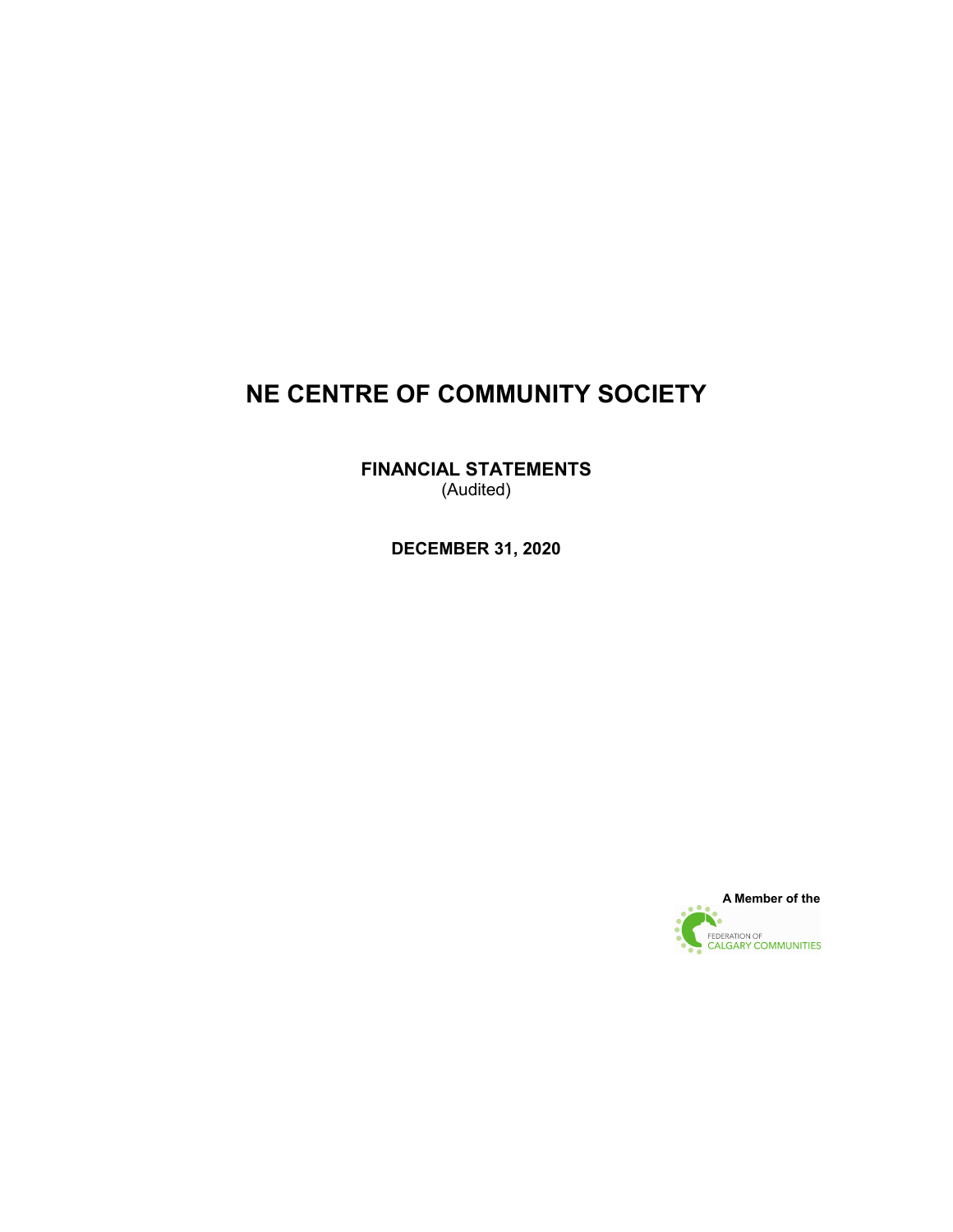## **DECEMBER 31, 2020**

## **Contents**

|                                        | Page      |
|----------------------------------------|-----------|
| Independent Auditor's Report           | $1 - 2$   |
| <b>Financial Statements</b>            |           |
| <b>Statement of Financial Position</b> | 3         |
| Statement of Changes in Net Assets     | 4         |
| <b>Statement of Operations</b>         | 5         |
| <b>Statement of Cash Flows</b>         | 6         |
| Notes to the Financial Statements      | 12<br>7 - |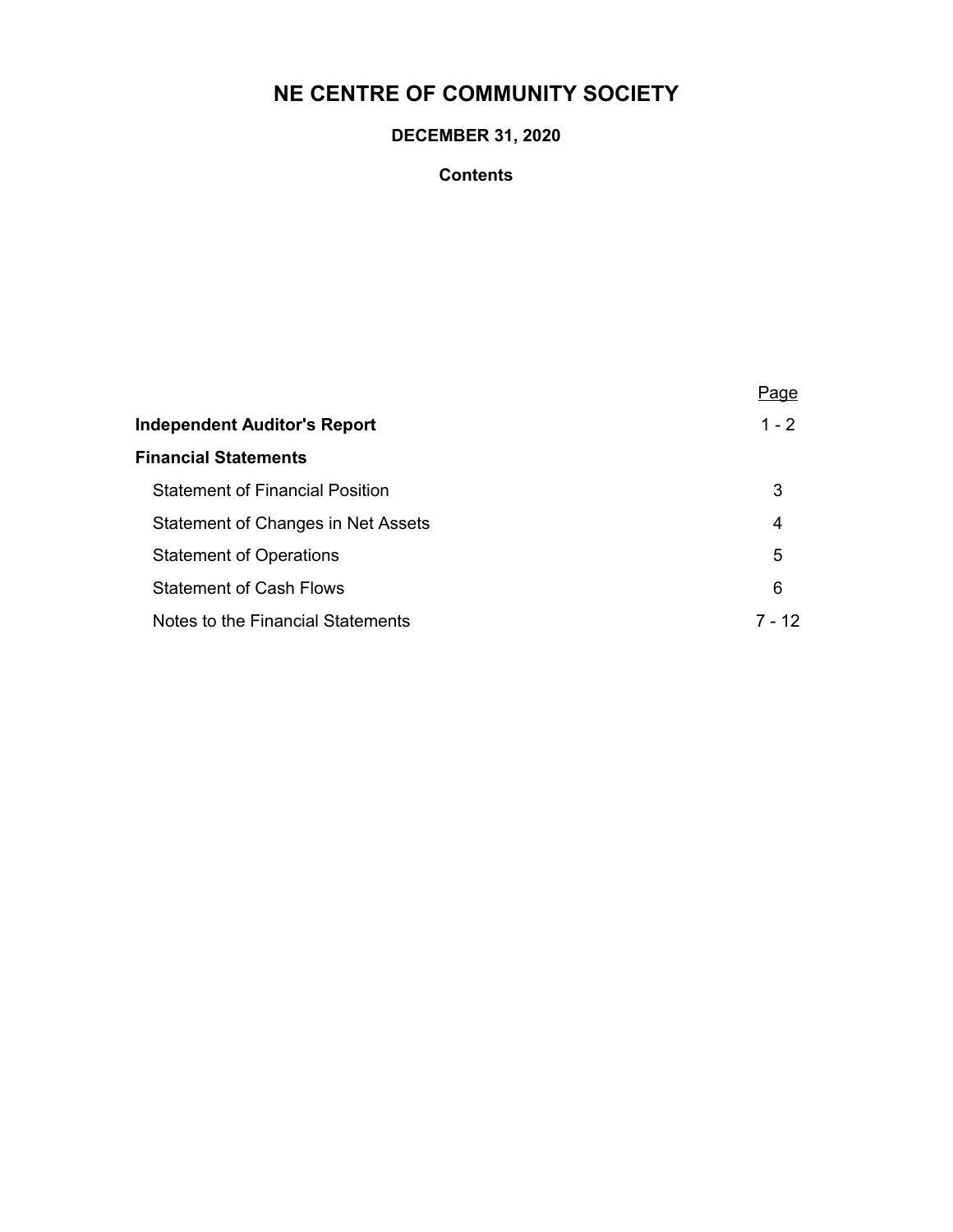

# Heidi Brauer **Chartered Professional Accountant**

(403) 244-4111 ext. 209 heidi.brauer@calgarycommunities.com 110, 720 - 28 Street NE Calgary, AB T2A 6R3

## **Independent Auditor's Report**

**To the Members of: NE Centre of Community Society**

## **Report on the Audit of the Financial Statements**

## **Opinion**

I have audited the Statement of Financial Position of the NE Centre of Community Society (NECC) as at December 31, 2020 and the Statements of Operations, Net Assets and Cash Flows and a summary of significant accounting policies and other explanatory notes for the year ended December 31, 2020.

In my opinion, these financial statements present fairly, in all material respects, the financial position of the NE Centre of Community Society as at December 31, 2020 and the results of its operations and cash flows for the year ended December 31, 2020 in accordance with Canadian accounting standards for not-for-profit associations.

## **Basis for Opinion**

I am independent of the NE Centre of Community Society in accordance with the ethical requirements that are relevant to my audit and I have fulfilled my other ethical responsibilities in accordance with these requirements. I believe that the audit evidence I have obtained is sufficient and appropriate to provide a basis for my audit opinion.

#### **Key Audit Matters**

Key audit matters are those matters that, in my professional judgment, were of most significance in my audit of the financial statements of the current period. These matters were addressed in the context of my audit of the financial statements as a whole in forming my opinion thereon and I do not provide a separate opinion on these matters. During the course of our audit we realized that in 2019 the unrealized gain at \$1,000,454 (2020 - \$276,720) was substantial to the overall operations of the Society. I separated it from ordinary investment income and showed the excess of revenue before and after unrealized gain.

## **Management's Responsibility**

Management is responsible for the preparation and fair presentation of these financial statements in accordance with Canadian accounting standards for not-for-profit associations and for such internal control as management determines necessary to enable the preparation of financial statements that are free from material misstatement, whether due to fraud or error.

In preparing the financial statements, management is responsible for assessing the NE Centre of Community's ability to continue as a going concern, disclosing, as applicable, matters related to going concern and using the going concern basis of accounting.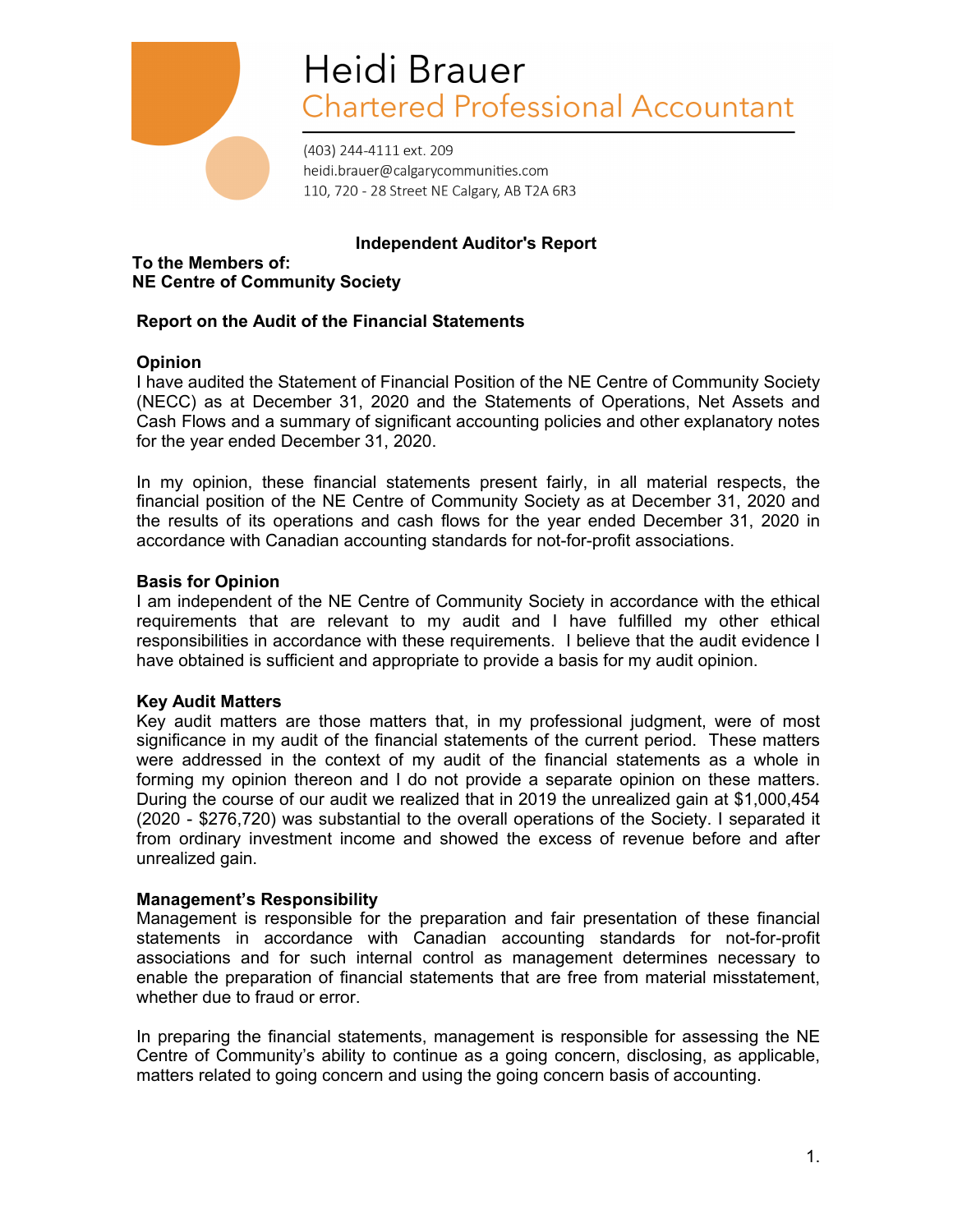#### **Auditor's responsibility**

My responsibility is to express an opinion on these financial statements based on my audit. I conducted my audit in accordance with Canadian auditing standards. Those standards require that I comply with ethical requirements and plan and perform the audit to obtain reasonable assurance about whether the financial statements are free of material misstatement.

An audit involves performing procedures to obtain audit evidence about the amounts and disclosures in the financial statements. The procedures selected depend on the auditor's judgment, including the assessment of the risks of material misstatement of the financial statements, whether due to fraud or error. In making those risk assessments, the auditor considers internal control relevant to the entity's preparation and fair presentation of the financial statements in order to design audit procedures that are appropriate in the circumstances, but not for the purpose of expressing an opinion on the effectiveness of the entity's internal control. An audit also includes evaluating the appropriateness of accounting policies used and the reasonableness of accounting estimates made by management, concluding on the appropriateness of management's use of the going concern basis of accounting as well as evaluating the overall presentation of the financial statements. I would like to draw your attention to Note 16 - Uncertainty due to the COVID-19 pandemic.

I communicate with those charged with governance regarding the planned scope and timing of the audit and significant audit findings including any significant deficiencies in internal control that I identify during my audit.

Pleidi Brauer

Calgary, Alberta **Heidi Brauer** Heidi Brauer March 15, 2021 Chartered Professional Accountant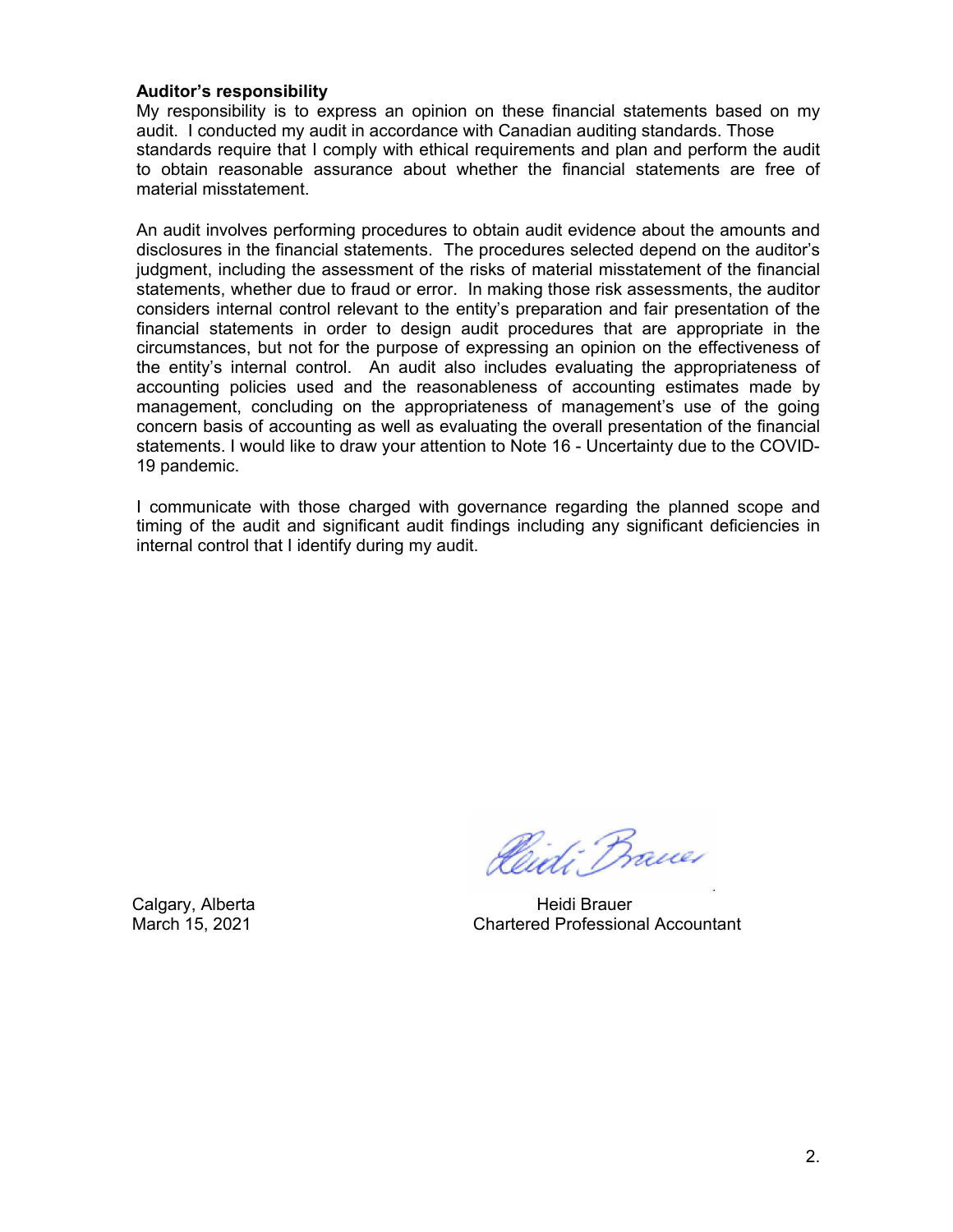**STATEMENT OF FINANCIAL POSITION**

(Audited)

## **As at December 31, 2020**

|                                                                                                                                                                                                                                                             | 2020                                                                         | 2019                                                                                          |
|-------------------------------------------------------------------------------------------------------------------------------------------------------------------------------------------------------------------------------------------------------------|------------------------------------------------------------------------------|-----------------------------------------------------------------------------------------------|
| <b>ASSETS</b>                                                                                                                                                                                                                                               |                                                                              |                                                                                               |
| <b>CURRENT ASSETS</b>                                                                                                                                                                                                                                       |                                                                              |                                                                                               |
| Cash and cash equivalents, unrestricted<br>Lifecycle cash, internally restricted<br>Term deposit, unrestricted (Note 5)<br>Investment, internally restricted (Notes 5 & 8)<br>Accounts receivable, unrestricted<br><b>GST</b> receivable<br>Prepaid expense | \$<br>478,934<br>1,476,638<br>469,866<br>22,888<br>26,103<br>2,474,429       | \$<br>172,085<br>168,755<br>20,802<br>1,287,767<br>1,795,513<br>38,802<br>71,789<br>3,555,513 |
| <b>EXTERNALLY RESTRICTED ASSETS (Note 10)</b><br><b>COMMON AREAS OPERATING RESERVE (Note 11)</b><br><b>LONG TERM INVESTMENT, internally restricted (Notes 5 &amp; 8)</b>                                                                                    | 3,421<br>5,673,935<br>3,722,988                                              | 2,072,086<br>5,658,138<br>3,488,342                                                           |
| <b>PROPERTY AND EQUIPMENT (Note 3)</b>                                                                                                                                                                                                                      | 21,347,977                                                                   | 18,879,392                                                                                    |
| <b>LIABILITIES AND NET ASSETS</b>                                                                                                                                                                                                                           | \$33,222,750                                                                 | \$33,653,471                                                                                  |
| <b>CURRENT LIABILITIES</b>                                                                                                                                                                                                                                  |                                                                              |                                                                                               |
| Accounts payable and accrued liabilities<br>Deferred cash contributions (Note 10)<br>Deferred revenue                                                                                                                                                       | \$<br>120,044<br>3,420<br>123,464                                            | \$<br>158,138<br>2,072,086<br>18,074<br>2,248,298                                             |
| <b>DEFERRED CAPITAL CONTRIBUTIONS (Note 6)</b>                                                                                                                                                                                                              | 16,607,470                                                                   | 15,566,132                                                                                    |
| <b>NET ASSETS</b>                                                                                                                                                                                                                                           |                                                                              |                                                                                               |
| Unrestricted<br>Common Areas Operating Reserve (Note 11)<br>Internally restricted<br>Invested in property and equipment                                                                                                                                     | 877,748<br>5,673,935<br>5,199,626<br>4,740,507<br>16,491,816<br>\$33,222,750 | 1,922,779<br>5,658,138<br>4,944,864<br>3,313,260<br>15,839,041<br>\$33,653,471                |
| <b>Commitment (Note 8)</b>                                                                                                                                                                                                                                  |                                                                              |                                                                                               |

APPROVED ON BEHALF OF THE BOARD OF DIRECTORS:

\_\_\_\_\_\_\_\_\_\_\_\_\_\_\_\_\_\_\_\_\_\_\_\_\_\_\_\_\_ Director

Director

See Notes to the Financial Statements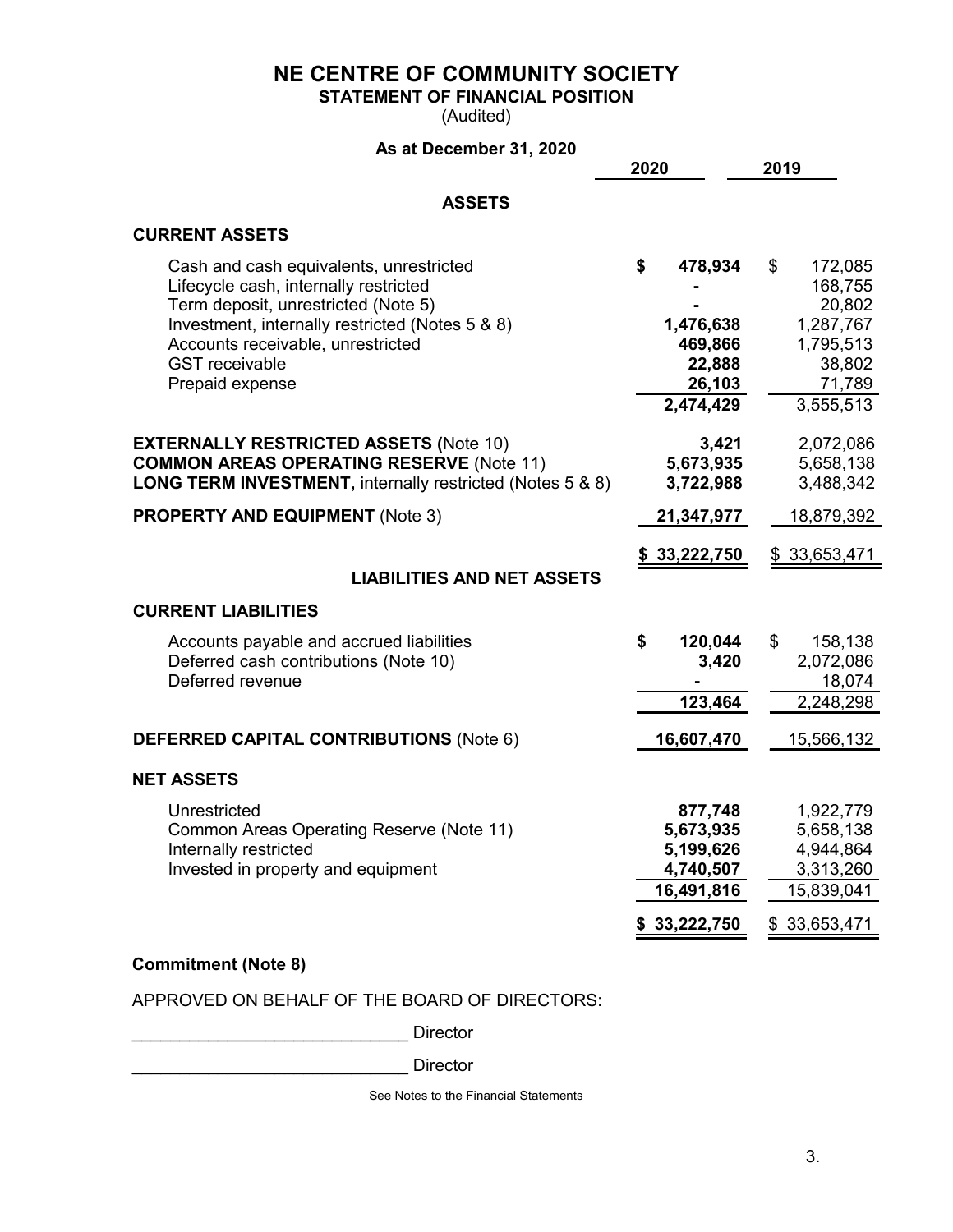**STATEMENT OF CHANGES IN NET ASSETS**

(Audited)

## **For the Year Ended December 31, 2020**

|                                | Unrestricted | Internally<br><b>Restricted</b> | Invested in<br><b>Property and</b><br><b>Equipment</b> | Common<br><b>Areas</b><br>Operating<br><b>Reserve</b> | 2020<br><b>Totals</b> | 2019<br><b>Totals</b> |
|--------------------------------|--------------|---------------------------------|--------------------------------------------------------|-------------------------------------------------------|-----------------------|-----------------------|
| Balances, beginning<br>of year | 1,922,779    | 4,944,864                       | 3,313,260                                              | 5,658,138                                             | 15.839.041            | 14,786,254            |
| <b>Transfer of Funds</b>       | (254,762)    | 254,762                         |                                                        |                                                       |                       |                       |
| Increase (Decrease)            | (790,269)    |                                 | 1,427,247                                              | 15,797                                                | 652,775               | 1,052,787             |
| Balances, end of year \$       | 877,748      | 5,199,626                       | 4,740,507                                              | 5,673,935                                             | 16,491,816            | 15,839,041            |

See Notes to Financial Statements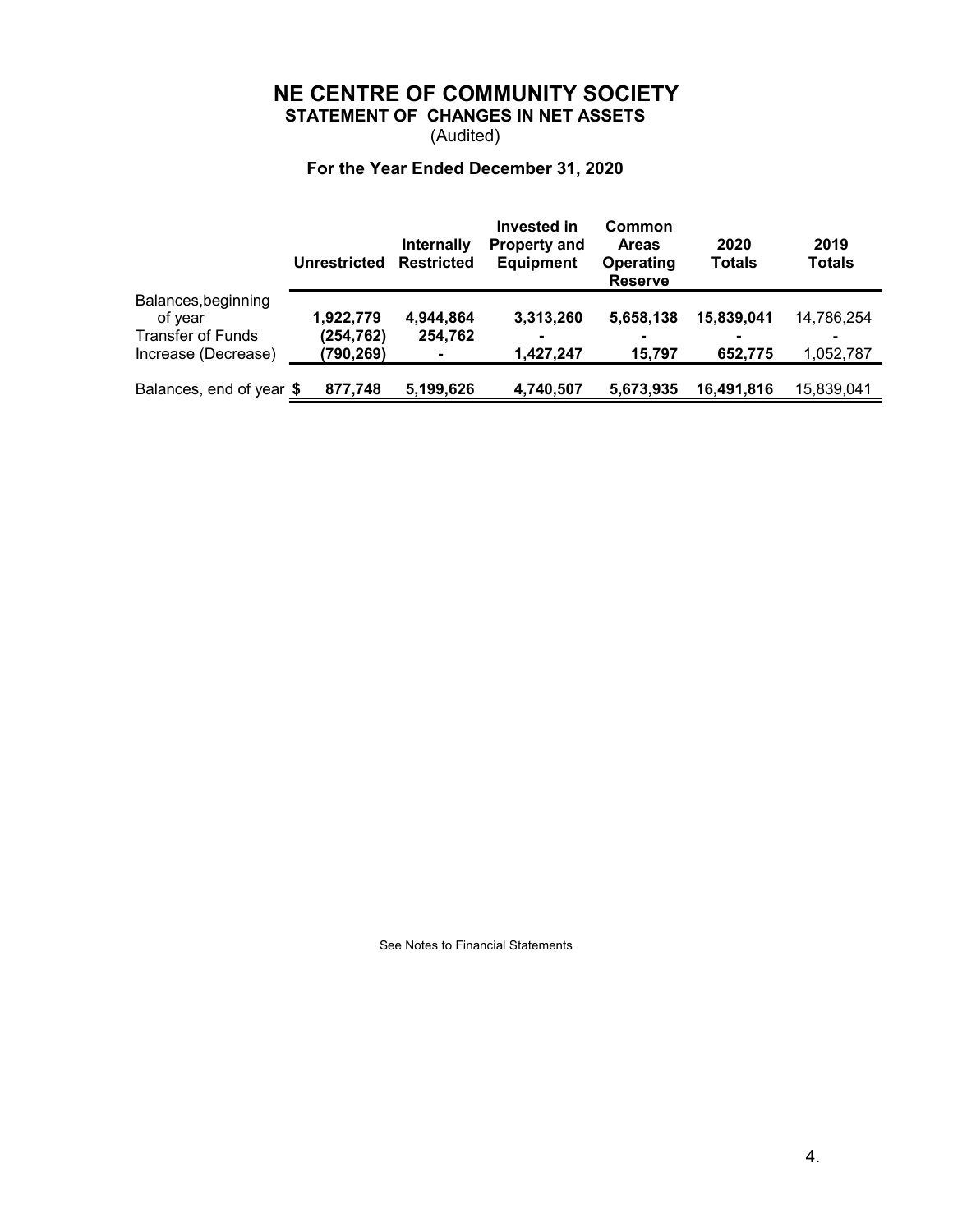**STATEMENT OF OPERATIONS**

(Audited)

## **For the Year Ended December 31, 2020**

|                                                                                         | 2020            | 2019            |
|-----------------------------------------------------------------------------------------|-----------------|-----------------|
| <b>REVENUE</b>                                                                          |                 |                 |
| Donations and Government grants (Note 4)                                                | \$<br>1,149,578 | \$<br>787,273   |
| <b>Facility rental</b>                                                                  | 545,255         | 1,701,450       |
| Commons area                                                                            | 315,946         | 475,772         |
| Leases                                                                                  | 243,709         | 327,102         |
| Admission and passes                                                                    | 127,691         | 189,231         |
| Commission and sponsorship                                                              | 113,007         | 101,366         |
| Casino contributions (Note 12)                                                          | 68,593          |                 |
| Programs and supplies (Note 13)                                                         | 52,373          | 136,371         |
|                                                                                         | 2,616,152       | \$<br>3,718,565 |
| <b>EXPENSES</b>                                                                         |                 |                 |
| Wages and benefits                                                                      | 1,424,527       | 1,735,479       |
| Common area                                                                             | 712,199         | 901,127         |
| Administration                                                                          | 286,238         | 406,803         |
| <b>Building operations</b>                                                              | 205,747         | 279,372         |
| Marketing                                                                               | 54,208          | 66,329          |
| Programs and supplies (Note 13)                                                         | 35,666          | 447,343         |
|                                                                                         | 2,718,585       | 3,836,453       |
| Deficiency of revenue over expenses from operations                                     | (102, 433)      | (117, 888)      |
| Investment income (Note 9)                                                              | 595,925         | 478,008         |
| Depreciation expense                                                                    | (1,076,100)     | (1, 266, 450)   |
| Amortization of deferred capital contributions (Note 6)                                 | 958,663         | 958,663         |
| Excess of revenue after amortization, investment                                        |                 |                 |
| income and before unrealized gain                                                       | 376,055         | 52,333          |
| Unrealized gain (Note 9)                                                                | 276,720         | 1,000,454       |
| <b>EXCESS OF REVENUE OVER EXPENSES AFTER</b><br><b>AMORTIZATION AND UNREALIZED GAIN</b> |                 |                 |
|                                                                                         | \$<br>652,775   | \$<br>1,052,787 |

See Notes to Financial Statements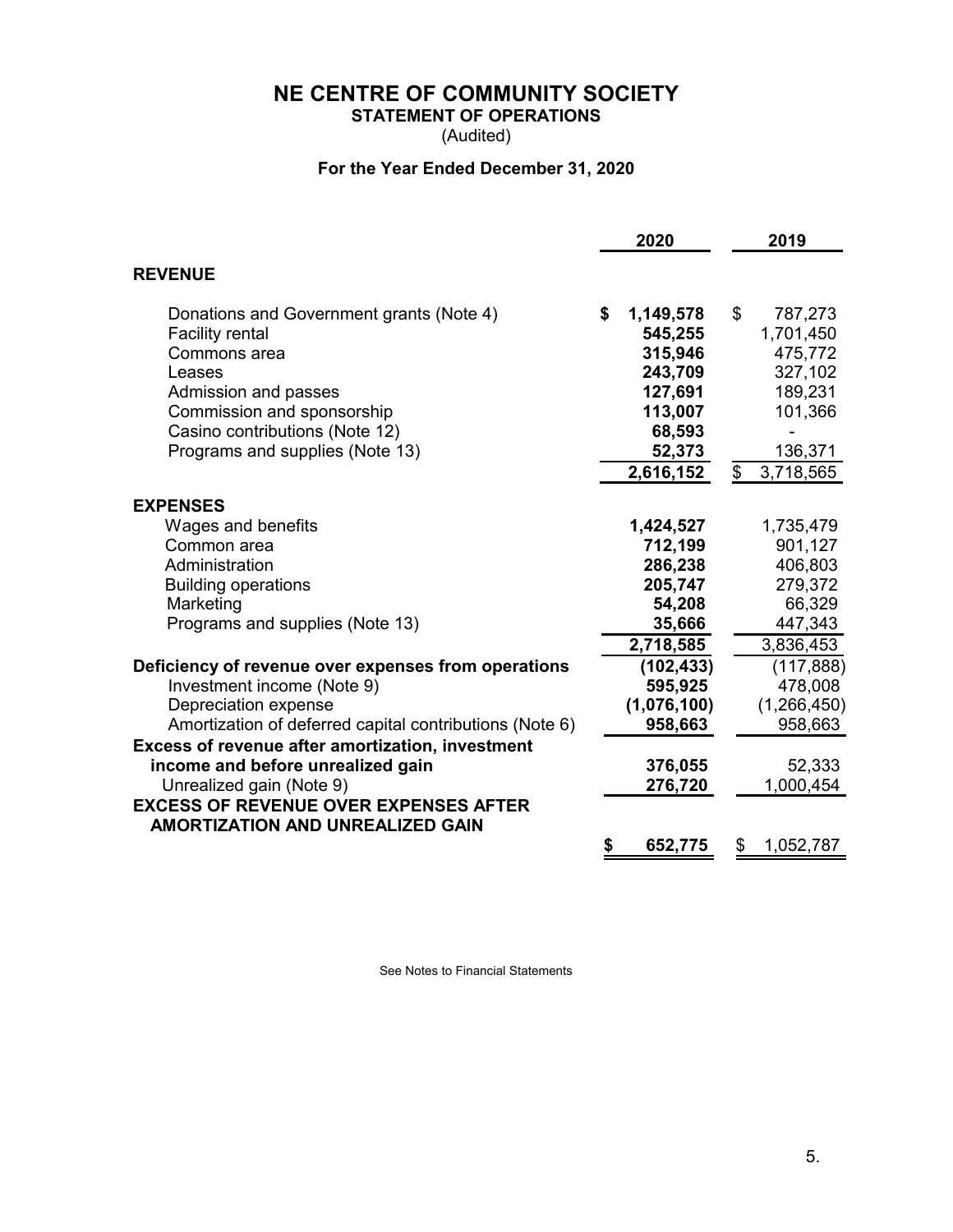**STATEMENT OF CASH FLOWS**

(Audited)

## **For the Year Ended December 31, 2020**

|                                                                                                                                                                          | 2020                                                                |                                                                                |  |
|--------------------------------------------------------------------------------------------------------------------------------------------------------------------------|---------------------------------------------------------------------|--------------------------------------------------------------------------------|--|
| Cash generated from (used in):                                                                                                                                           |                                                                     |                                                                                |  |
| <b>OPERATING ACTIVITIES</b>                                                                                                                                              |                                                                     |                                                                                |  |
| Excess of revenue over expenses                                                                                                                                          | \$<br>652,775                                                       | 1,052,787<br>S                                                                 |  |
| Charges not requiring cash outlay:<br>Depreciation<br>Amortization of deferred capital contributions (Note 6)                                                            | 1,076,100<br>(958, 663)                                             | 1,266,450<br>(958, 663)                                                        |  |
| Changes in non-cash operating working capital:<br>Accounts receivable<br><b>GST</b> receivable<br>Prepaid expenses<br>Accounts payable<br>Deferred revenue               | 1,325,647<br>15,914<br>45,686<br>(38,094)<br>(18, 074)<br>2,101,291 | (1, 413, 299)<br>(8, 427)<br>(47, 978)<br>(44, 313)<br>(45, 208)<br>(198, 651) |  |
| <b>FINANCING ACTIVITIES</b><br><b>Deferred Cash Contributions</b><br>Deferred capital contributions                                                                      | (2,068,666)<br>2,000,000                                            | 2,070,142<br>125,000                                                           |  |
| <b>INVESTING ACTIVITIES</b><br>Furniture & equipment<br><b>Construction costs</b><br>Investments                                                                         | (68, 666)<br>(144, 684)<br>(3,400,000)<br>(418, 512)<br>(3,963,196) | 2,195,142<br>(317, 490)<br>(59,072)<br>(376, 562)                              |  |
| <b>INCREASE (DECREASE) IN CASH AND CASH EQUIVALENTS</b><br>Cash and cash equivalents, beginning of the year<br>CASH AND CASH EQUIVALENTS, END OF THE YEAR                | (1,930,571)<br>2,412,926<br>482,355<br>\$                           | 1,619,929<br>792,997<br>2,412,926<br>\$                                        |  |
|                                                                                                                                                                          |                                                                     |                                                                                |  |
| <b>Consisting of:</b><br>Cash and cash equivalents, unrestricted<br>Cash and cash equivalents, internally restricted<br>Cash and cash equivalents, externally restricted | 478,934<br>\$<br>3,421<br>482,355<br>\$                             | \$<br>172,085<br>168,755<br>2,072,086<br>2,412,926<br>\$                       |  |

See Notes to Financial Statements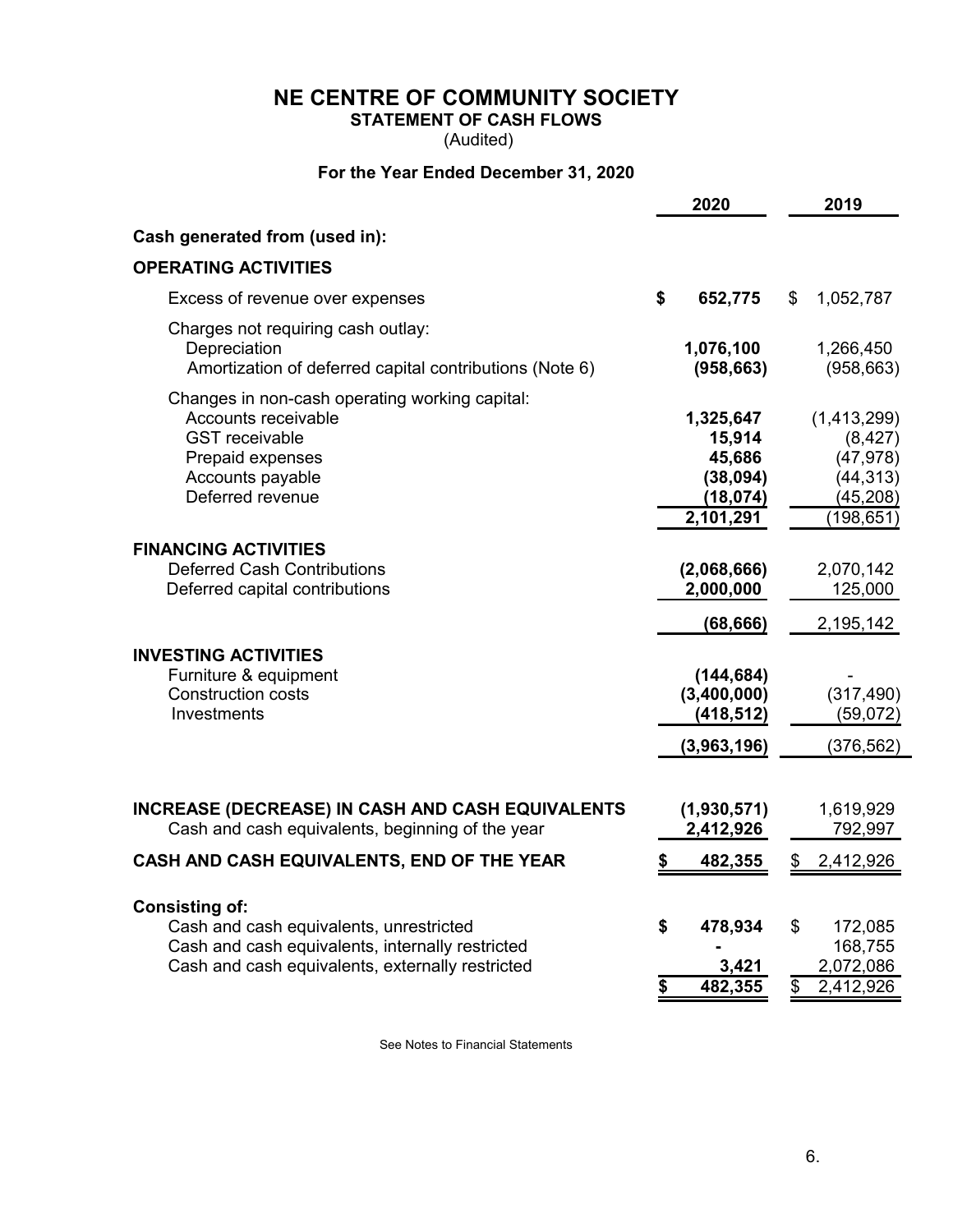## **December 31, 2020**

## **1. SOCIETY**

The NE Centre of Community Society ("the Society") was incorporated with the Province of Alberta on November 18, 2005 as a not for profit association and as such is exempt from income tax under section 149 of the Canadian Income Tax Act.

The Society currently is a registered charity.

The Society was established to build and sustain a strong community by encouraging community leadership, promoting volunteerism and creating a bridge between the diverse cultures within a fun family environment.

## **2. SUMMARY OF SIGNIFICANT ACCOUNTING POLICIES**

These financial statements have been prepared according to Canadian accounting standards for not for profit organizations, of which the most significant policies are:

#### **Revenue Recognition:**

Unrestricted contributions are recorded according to the accrual method were revenue is recognized when received or reasonable assurance is given, that it is receivable.

Externally restricted contributions are recorded according to the deferral method, where revenue is recognized when the related expense occurred.

#### **Contributed Services:**

A number of volunteers have spent a considerable amount of time to develop the Societies projects. This contributed time has not been taken into consideration in these financial statements.

#### **Cash and Cash Equivalents**

Cash and cash equivalents include cash on hand, balances with banks and short term deposits with original maturities of three months or less.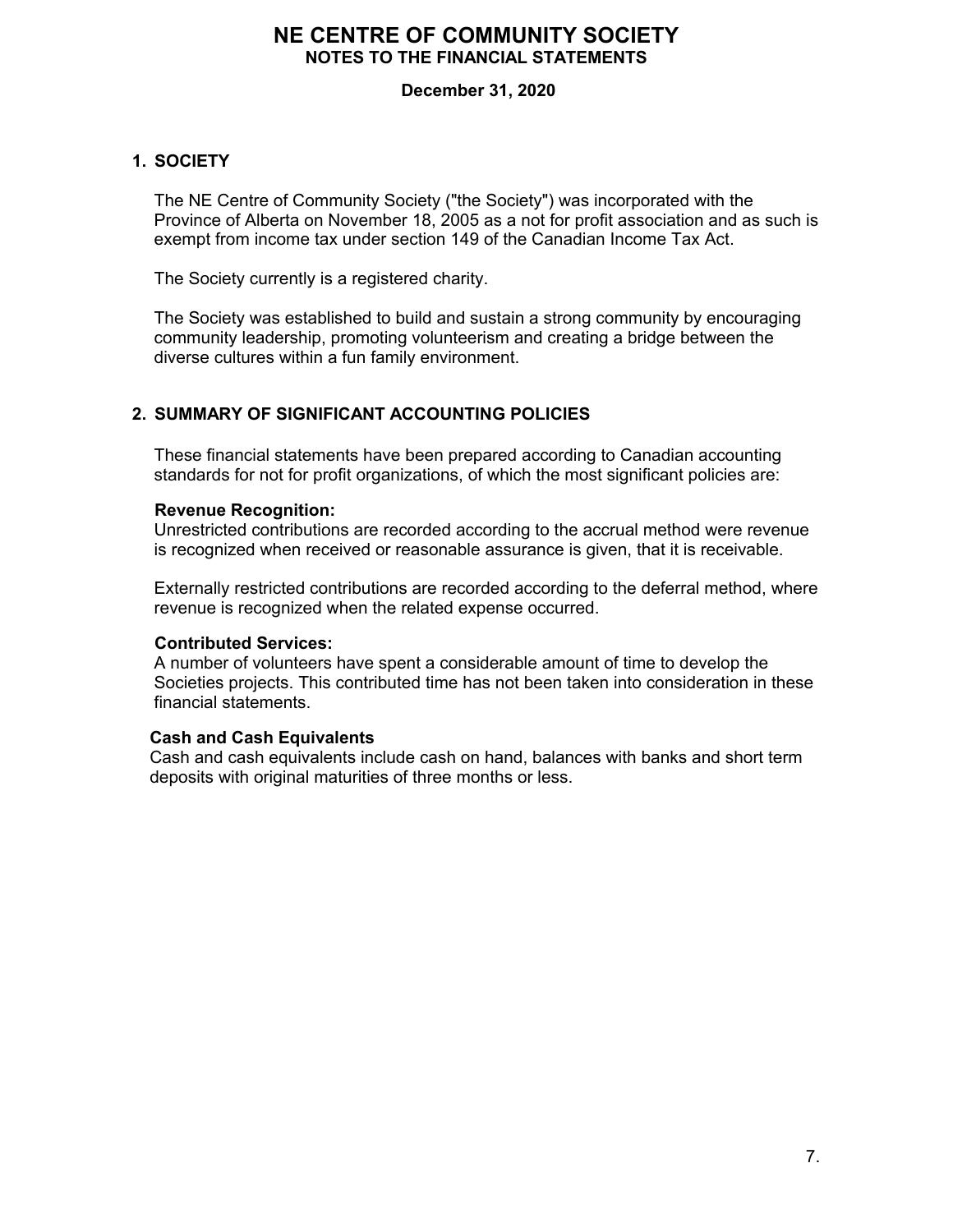**December 31, 2020**

#### **Financial Instruments**

#### **Measurement of Financial Instruments:**

The Society initially measures its financial assets and financial liabilities at fair value. The Society subsequently measures all its financial assets and financial liabilities at cost or amortized cost. Changes in fair value of these financial instruments are recognized in net income. Financial instruments measured at amortized cost include cash, accounts receivable and accounts payable.

#### **Financial Risk:**

It is management's opinion that the Society is not exposed to significant interest, currency, price, market or credit risks arising from these financial instruments.

#### **Use of Estimates**

The preparation of financial statements in accordance with Canadian accounting standards for not-for-profit organizations requires management to make estimates and assumptions that affect the reported amount of assets and liabilities, the disclosure of contingent assets and liabilities at the statement of financial position date and the reported amounts of revenues and expenses for the periods covered. The main estimates relate to the collectability of receivables, the useful life of property and equipment and the amounts recorded as accrued liabilities.

## **Property and Equipment**

Property and equipment over \$5,000 are recorded at cost and amortized on a straight line basis over the estimated life of the asset according to the following rates:

| Building and improvements  | 25 years |
|----------------------------|----------|
| Furniture and equipment    | 10 years |
| Computer hard and software | 3 years  |

No residual value and no 50% of amortization in the first year are taken into consideration.

#### **3. PROPERTY AND EQUIPMENT**

|                         |                 | <b>Accumulated</b> | <b>Net</b> | <b>Net</b> |
|-------------------------|-----------------|--------------------|------------|------------|
|                         | Cost            | Amortization       | 2020       | 2019       |
| Equipment and furniture | 2,392,805<br>\$ | 2,227,636          | 165,169    | 48,963     |
| <b>Building</b>         | 29,584,783      | 8,401,975          | 21,182,808 | 18,830,429 |
|                         | \$31,977,588    | 10,629,611         | 21,347,977 | 18,879,392 |

The land the building is situated on is leased from the City of Calgary at a nominal fee.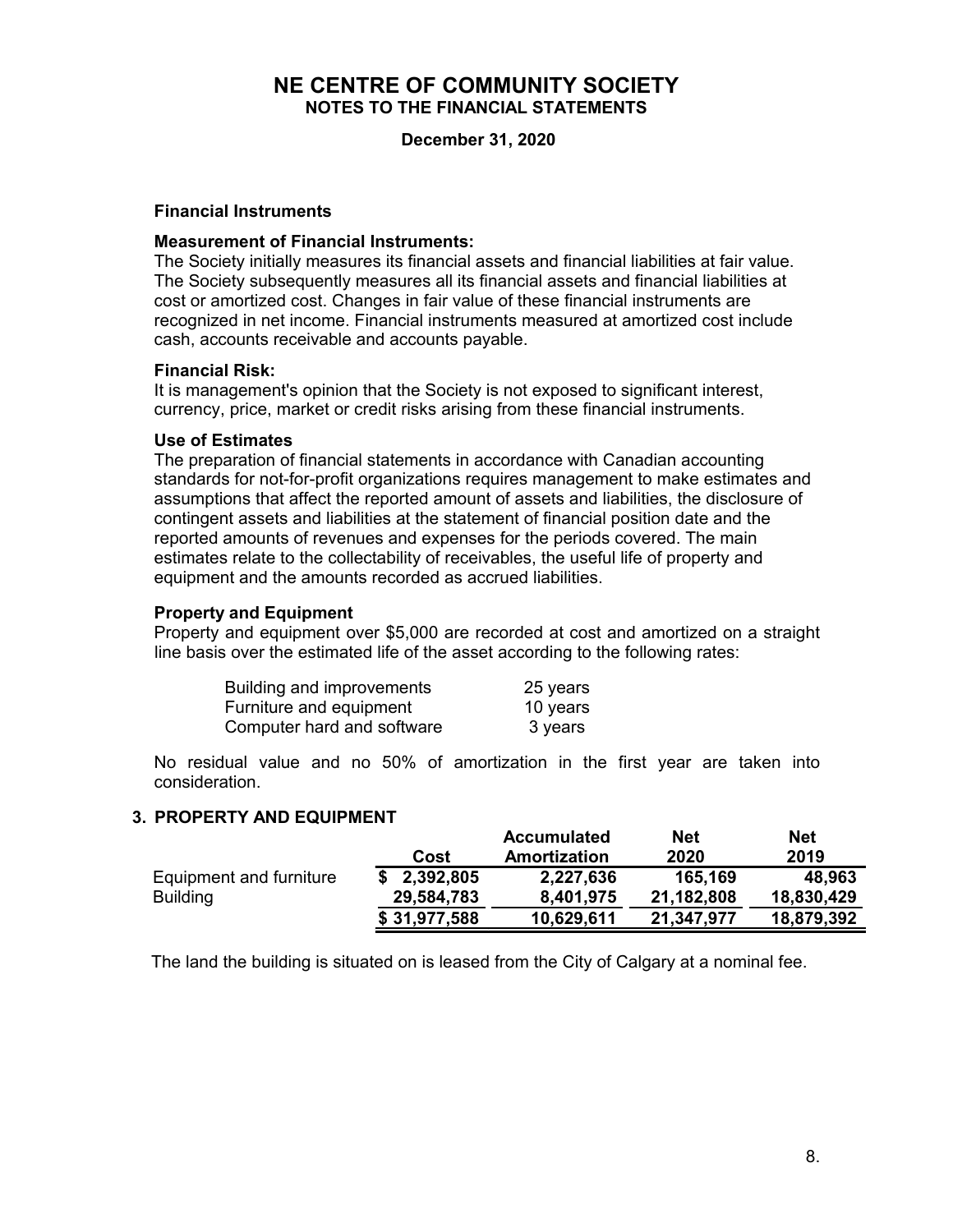#### **December 31, 2020**

## **4. DONATIONS AND GOVERNMENT GRANTS**

|                     | 2020           |  |         |  |
|---------------------|----------------|--|---------|--|
| Government grants*1 | 646,575 \$     |  | 287,023 |  |
| Donations*2         | 503,003        |  | 500,250 |  |
|                     | $1,149,578$ \$ |  | 787,273 |  |

 \*1 Government grants include \$571,415 Canada Emergency Wage Subsidy (CEWS), \$41,160 Canada Emergency Community Rent Subsidy (CECRA), \$5,000 Alberta Relaunch grant, \$4,000 Alberta Culture Days Grant, \$15,000 Alberta Small and Medium Enterprises Relaunch Grant, and \$10,000 City of Calgary Emergency Resiliency Fund. (2019 - \$250,000 Minister of Culture & Tourism - Multicultural Grant, \$28,766 Summer Student - wage grant and miscellaneous small other grants).

 **\*2** Donations include \$500,000 from the Genesis Land Development Corporation for naming rights**.** Funds will be received until 2021 with naming rights for an additional five year.

#### **5. TERM DEPOSITS/MANAGED FUNDS**

In July of 2014, the Society entrusted the Calgary Foundation with an operating reserve of \$250,000 and a capital maintenance reserve (Life Cycle) of \$1,516,152. Both funds are recorded as internally restricted investments, the operating reserve as short term and the capital maintenance reserve as long term (Note 8). As per board approval, additional \$500,000 plus interest were added yearly, except for 2020, when the \$500,000 were not invested due to the uncertainty of the COVID-19 pandemic (Note 16).

|                                                             | 2019      | <b>Addition</b> | <b>Investment</b><br>income | Unrealized<br>Gain | Withdrawals    | Admin.<br>fees | 2020      |
|-------------------------------------------------------------|-----------|-----------------|-----------------------------|--------------------|----------------|----------------|-----------|
| Operating<br>cash, short<br>term<br>Lifecycle<br>cash, long | 1,287,767 | $\blacksquare$  | 144,723                     | 71,705             | $\blacksquare$ | (27, 557)      | 1,476,638 |
| term                                                        | 3,488,343 | $\blacksquare$  | 187,575                     | 92,881             | $\blacksquare$ | (45,811)       | 3,722,988 |
|                                                             | 4,776,110 | $\blacksquare$  | 332,298                     | 164,586            | ۰              | (73, 368)      | 5,199,626 |

#### **6. DEFERRED CAPITAL CONTRIBUTIONS**

 Externally restricted cash contributed to the purchase of property and equipment is recorded as deferred capital contributions and will be amortized on the same basis and brought into income as the related capital asset is amortized and expensed.

|                                    | 2020          | 2019       |
|------------------------------------|---------------|------------|
| Carried forward from previous year | 15,566,132 \$ | 16,399,795 |
| Plus: Addition                     | 2,000,001     | 125,000    |
| Less: Amortization.                | (958, 663)    | (958, 663) |
| Balance to next year               | 16,607,470    | 15,566,132 |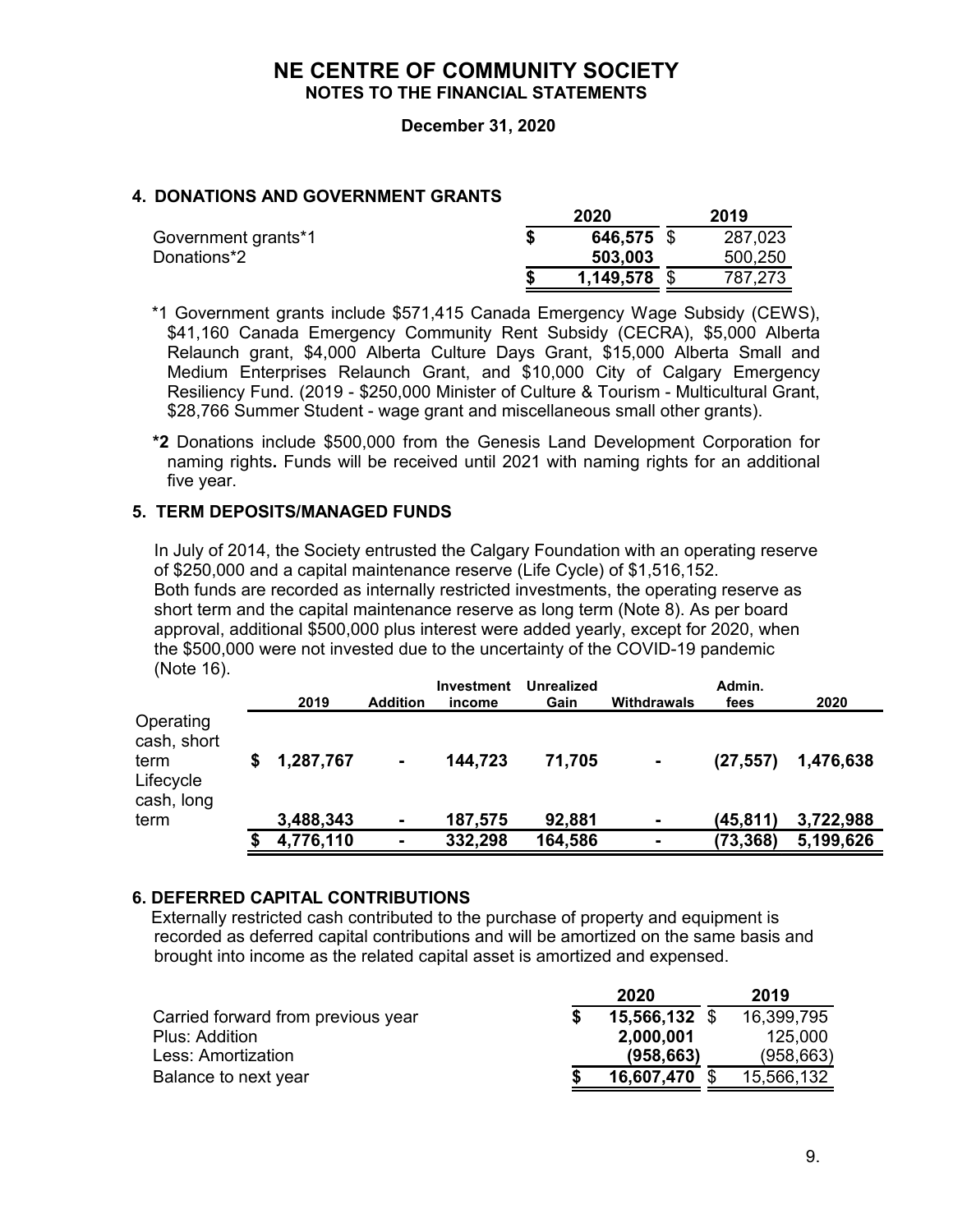**December 31, 2020**

## **7. INTERNALLY RESTRICTED CASH**

Aligned with the lease agreement with the City of Calgary (Note 8), in 2012 the Board of Directors set up two reserve funds. One is the Capital Maintenance Reserve Fund and the other is the Operating Reserve Fund. In 2020 Nil (2019 an additional \$500,000) and interest were transferred and \$ Nil (2019 - \$1,400,000) were withdrawn (Note 5).The withdrawal was transferred to the City of Calgary as part of the deposit for the turf project.

#### **8. COMMITMENT**

According to the lease agreement with the City of Calgary, the NE Centre of Community Society was required to establish two interest bearing reserve funds, a Capital Maintenance Reserve Fund and an Operating Reserve Fund. The Society contributed Five Hundred Thousand (\$500,000) Dollars each year for four years to attain the initial amount of the Capital Maintenance Reserve Fund of Two Million (\$2,000.000) Dollars.

In addition, the Society established an Operating Reserve in the initial amount of Two Hundred Thousand (\$200,000) Dollars, with a minimum value of Two Hundred Fifty Thousand (\$250,000) Dollars after five years. This commitment had been fulfilled during the 2015 fiscal year and some of these funds were transferred to a long term investment.

#### **9. INVESTMENT INCOME**

Investment income is a net amount consisting of:

|                                          | 2020            | 2019      |
|------------------------------------------|-----------------|-----------|
| Interest                                 | \$<br>98,449 \$ | 98,644    |
| <b>Dividends</b>                         | 207,843         | 209,246   |
| Capital gain                             | 289,633         | 170,118   |
| Investment income before unrealized gain | 595,925         | 478,008   |
| <b>Unrealized Gain</b>                   | 276,720         | 1,000,454 |
| Investment income after unrealized gain  | 872,645         | 1,478,462 |

## **10. EXTERNALLY RESTRICTED ASSETS/DEFERRED CASH CONTRIBUTIONS**

 Unspent casino and grant funding are restricted to be spent according to approved objectives.

|                                        | 2020           | 2019                      |
|----------------------------------------|----------------|---------------------------|
| Casino                                 | 3.421 S        | 72,086                    |
| Capital grant from Province of Alberta | $\blacksquare$ | 2,000,000                 |
|                                        |                | <b>3,421</b> \$ 2,072,086 |

 The grant from the Minister of Culture and Tourism was spent for a deposit on the installation of an outdoor artificial turf playing field. The work will be completed in 2021.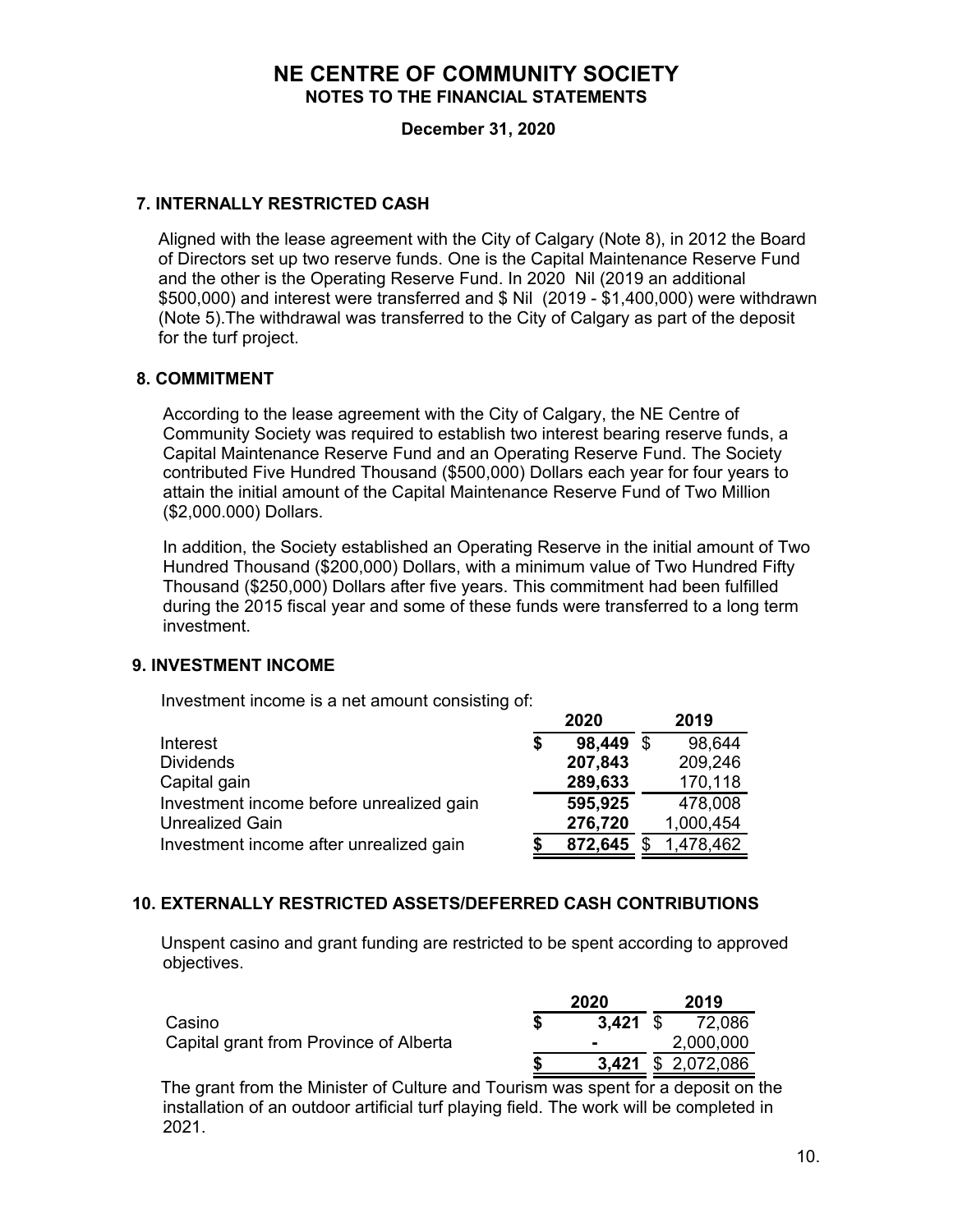**December 31, 2020**

## **11. COMMON AREAS OPERATING RESERVE**

During the 2016 fiscal year, the Society was entrusted by the City of Calgary and the NECCS Governance Board with \$5,062,503 for the NECCS Common Areas Operating Reserve Fund. This fund was invested with the Calgary Foundation with forecasted withdrawals annually of \$250,000.

The Common Areas Operating Fund has been designated by the Governance Board as a "quasi-endowment fund" and, as such, it is intended that the principal of the Fund be preserved with only the annual income from the Fund being used to offset the operating costs of the Common Areas. It should be noted, that the Governance Board does have the right to decide at any time to expend some or all of the principal of the Common Areas Operating Fund, but would only do so under extraordinary circumstances.

| 2019 Balance                                         | Withdrawals                                                                           | Investment<br><b>Income</b> | <b>Unrealized</b><br>Gain | Admin.<br><b>Fees</b>              |                                       | 2020<br><b>Balance</b>                  |  |
|------------------------------------------------------|---------------------------------------------------------------------------------------|-----------------------------|---------------------------|------------------------------------|---------------------------------------|-----------------------------------------|--|
| \$5,658,138                                          | 250,000<br>206,613                                                                    |                             | 112,133                   | 52,949                             |                                       | 5,673,935                               |  |
| <b>12. CASINO CONTRIBUTIONS</b>                      |                                                                                       |                             |                           | 2020                               |                                       | 2019                                    |  |
| Plus: Casino pool                                    | Casino beginning balance<br>Less: Bank charges<br>Less: Casino bank balance (Note 10) | \$                          | 72,086<br>72<br>3,421     |                                    | \$<br>1,944<br>70,220<br>78<br>72,086 |                                         |  |
|                                                      | Contribution to operations                                                            | \$                          | 68,593 \$                 |                                    |                                       |                                         |  |
| <b>13. PROGRAMS AND SUPPLIES</b><br><b>Revenues:</b> |                                                                                       |                             |                           | 2020                               |                                       | 2019                                    |  |
| <b>Cultural Festival</b>                             | Partnership Initiatives<br>Revenue share program                                      |                             | \$                        | 47,859<br>2,909<br>1,605<br>52,373 | \$                                    | 131,820<br>4,551<br>136,371             |  |
| <b>Expenses:</b><br>Community*                       | 3rd party service and equipment<br>Partnership initiatives                            |                             |                           | 9,314<br>9,644<br>16,708<br>35,666 |                                       | 208,196<br>12,874<br>226,273<br>447,343 |  |
|                                                      | Excess of revenue over expenses                                                       |                             | \$                        | 16,707                             | \$                                    | (310, 972)                              |  |

 **\*** Please note that for 2019, \$37,500 in wages and benefits for the cultural festival had been recorded under wages and benefits.